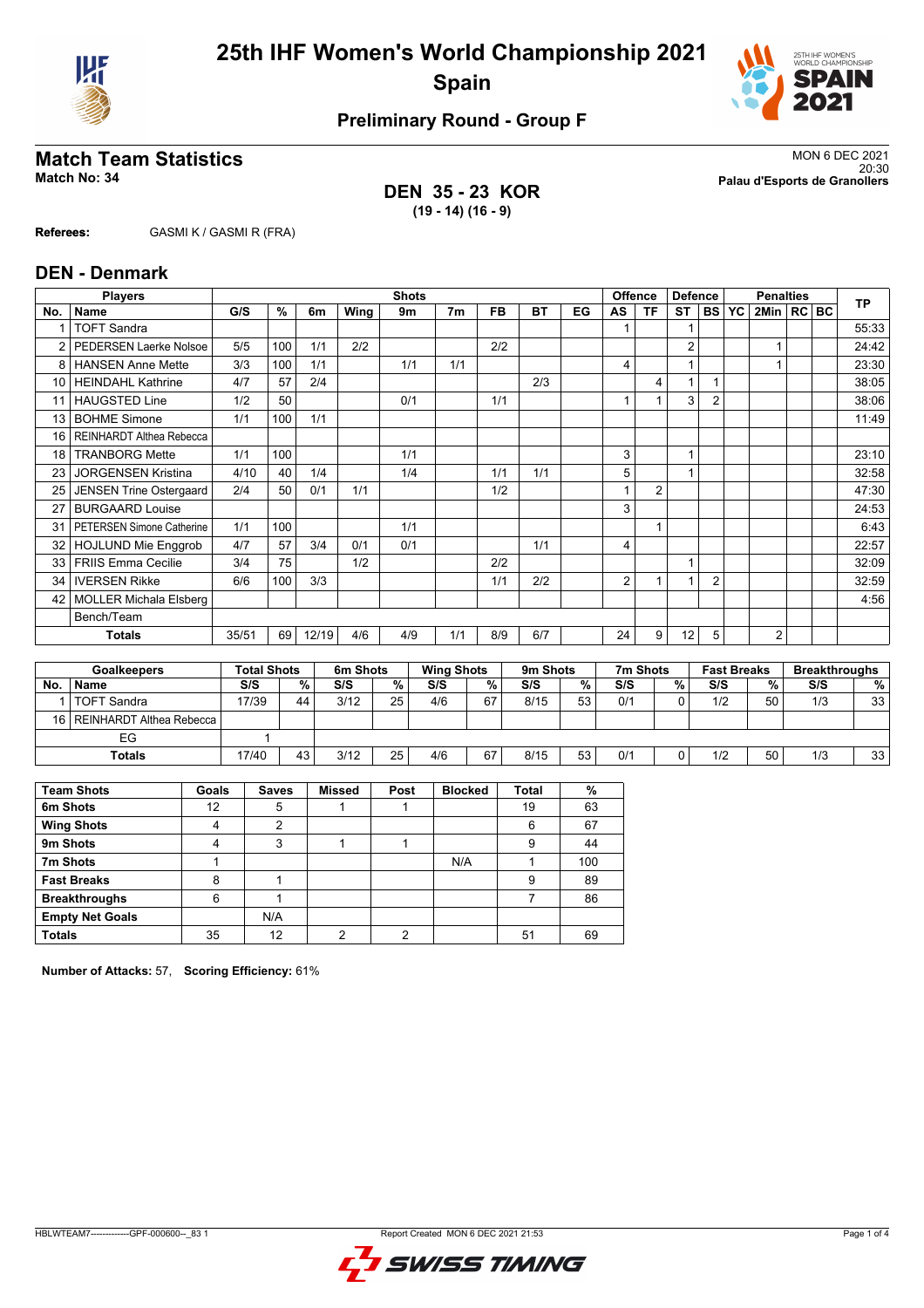

# **25th IHF Women's World Championship 2021 Spain**



## **Preliminary Round - Group F**

# **Match Team Statistics** MON 6 DEC 2021

**DEN 35 - 23 KOR (19 - 14) (16 - 9)**

**Shots Distribution**

20:30 **Match No: 34 Palau d'Esports de Granollers**

**Referees:** GASMI K / GASMI R (FRA)

### **DEN - Denmark**

### **Players** Goals / Shots 1 TOFT S 2 PEDERSEN L  $8$  HANSEN A 10 HEINDAHL K 13 BOHME S 16 REINHARDT A 11 HAUGSTED L  $7 - 1/1$ r  $1/1$  0 0/1  $1/1$  $1/1$ A A  $\frac{1}{3}$ <br> $\frac{1}{3}$  3/3  $2/2$  0/1 1/1 H 0/1 真真  $1/1$  $\frac{1}{1/1}$ 1/1 n e u i ù. 1-Post 25 JENSEN T 32 HOJLUND M 18 TRANBORG M 23 JORGENSEN K 27 BURGAARD L 31 PETERSEN S 33 FRIIS E

| 18 TRANBORG M      | -23 JORGENSEN K      | -25 JENSEN T | 27 BURGAARD L | 31 PETERSEN S | 32 HOJLUND M                | 33 FRIIS E                        |
|--------------------|----------------------|--------------|---------------|---------------|-----------------------------|-----------------------------------|
|                    | 2/3                  | 2/2          |               |               | 0/1                         | 414                               |
|                    | $2/3$ $\blacksquare$ |              |               |               | 1/1                         | $\blacksquare$ $\blacksquare$ 1/2 |
| $\blacksquare$ 1/1 | 0/2                  | 0/2          |               | 1/1           | $2/2$ $\blacksquare$<br>1/2 | 414                               |
|                    | 2-Missed             |              |               |               | 1-Post                      |                                   |

| 34 IVERSEN R |     | 42 MOLLER M |  |  |  |  |  |  |  |
|--------------|-----|-------------|--|--|--|--|--|--|--|
|              |     |             |  |  |  |  |  |  |  |
|              | 212 |             |  |  |  |  |  |  |  |
| 1/1          | 212 |             |  |  |  |  |  |  |  |

**Team** Goals / Shots

2-Missed 2-Post

P



# Saves / Shots

| 0/2  | 3/3 | 1/1  |
|------|-----|------|
| 0/2  | 2/3 | 1/2  |
| 3/10 | 4/6 | 3/11 |

| 1 TOFT S |     |      |
|----------|-----|------|
| 012      | 3/3 | 1/1  |
| 0/2      | 212 | 1/2  |
| 3/10     | 4/6 | 3/11 |
|          |     |      |

|   | 16 REINHARDT A |     |  |  |
|---|----------------|-----|--|--|
| œ |                | ___ |  |  |

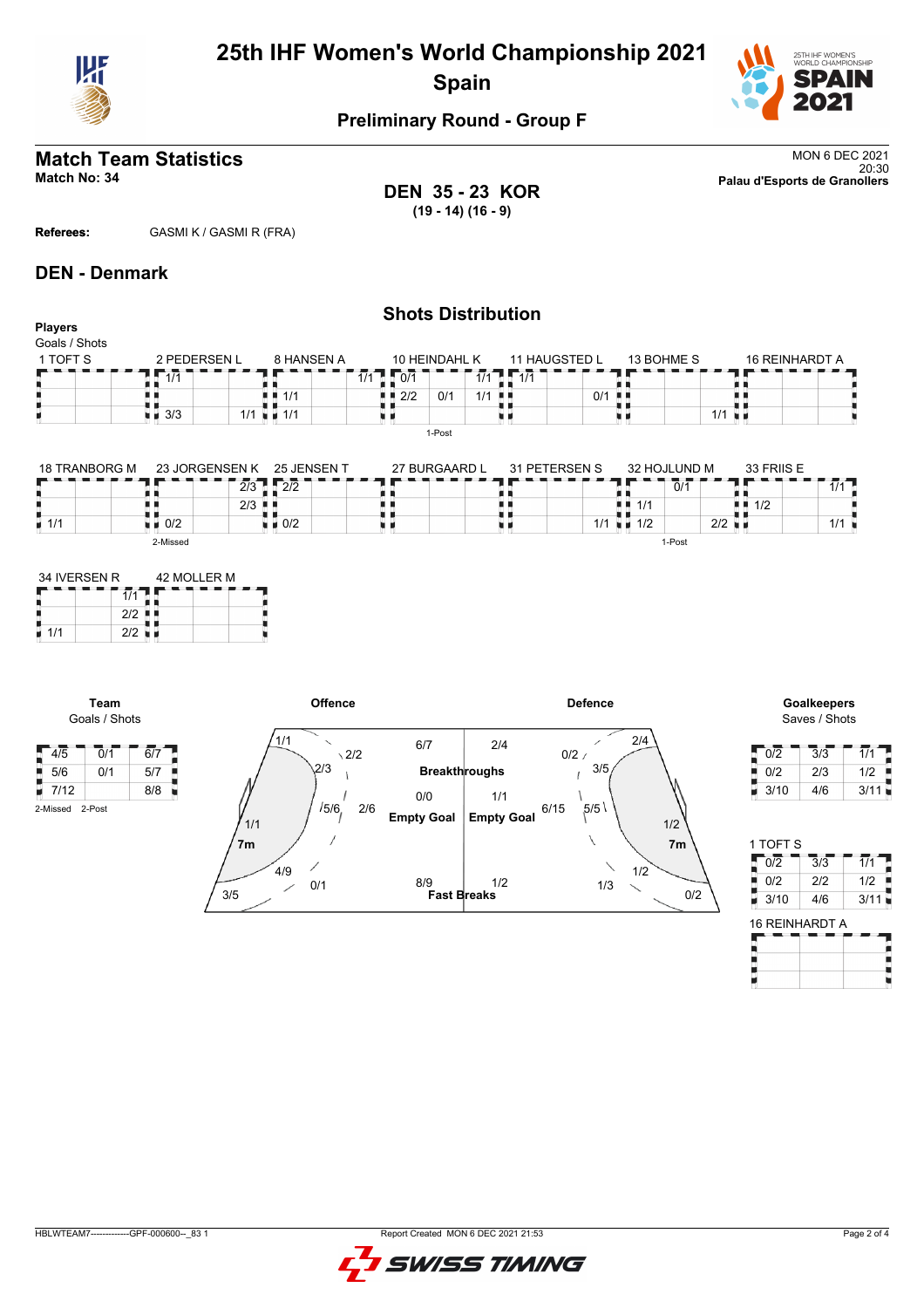



## **Preliminary Round - Group F**

**DEN 35 - 23 KOR (19 - 14) (16 - 9)**

**Match Team Statistics** MON 6 DEC 2021 20:30 **Match No: 34 Palau d'Esports de Granollers**

**Referees:** GASMI K / GASMI R (FRA)

### **KOR - Korea**

|                 | <b>Players</b>      | <b>Shots</b> |             |      |      |      |                |           |           |     | <b>Offence</b> | <b>Defence</b> |           | <b>Penalties</b> |           |                |  | <b>TP</b> |       |
|-----------------|---------------------|--------------|-------------|------|------|------|----------------|-----------|-----------|-----|----------------|----------------|-----------|------------------|-----------|----------------|--|-----------|-------|
| No.             | <b>Name</b>         | G/S          | %           | 6m   | Wing | 9m   | 7 <sub>m</sub> | <b>FB</b> | <b>BT</b> | EG  | AS             | <b>TF</b>      | <b>ST</b> | <b>BS</b>        | <b>YC</b> | 2Min   RC   BC |  |           |       |
|                 | OH Sara             |              |             |      |      |      |                |           |           |     |                |                |           |                  |           |                |  |           | 26:26 |
| 6               | <b>SONG Jiyoung</b> | 0/1          | $\mathbf 0$ |      | 0/1  |      |                |           |           |     |                |                |           |                  |           |                |  |           | 11:58 |
| $\overline{7}$  | SHIN Eunjoo         | 2/4          | 50          | 0/1  | 1/1  |      |                | 0/1       |           | 1/1 |                |                | 1         |                  |           |                |  |           | 7:25  |
| 8               | <b>LEE Hansol</b>   |              |             |      |      |      |                |           |           |     |                |                |           |                  |           |                |  |           | 17:23 |
| 9               | SONG Hyesoo         | 0/2          | $\mathbf 0$ |      |      | 0/2  |                |           |           |     |                | 3              |           |                  |           |                |  |           | 6:51  |
| 11              | RYU Eun Hee         | 9/14         | 64          | 4/5  |      | 4/8  |                |           | 1/1       |     | 2              | 2              |           |                  |           |                |  |           | 46:56 |
| 12 <sup>2</sup> | JEONG Jinhui        |              |             |      |      |      |                |           |           |     |                |                |           |                  |           |                |  |           | 31:46 |
| 13              | KIM Yunji           |              |             |      |      |      |                |           |           |     |                |                |           |                  |           |                |  |           |       |
| 17              | JO Suyeon           | 1/4          | 25          | 1/2  |      | 0/1  |                |           | 0/1       |     | $\overline{ }$ |                |           |                  |           |                |  |           | 31:17 |
| 19              | OH Yedam            | 1/2          | 50          |      |      |      | 1/2            |           |           |     |                |                |           |                  |           |                |  |           | 3:33  |
| 21              | JO Harang           | 0/2          | $\mathbf 0$ |      | 0/2  |      |                |           |           |     |                |                |           |                  |           |                |  |           | 53:46 |
| 23              | <b>LEE Migyeong</b> | 2/5          | 40          | 1/1  |      | 1/4  |                |           |           |     | 6              | 5              |           |                  |           |                |  |           | 41:34 |
| 24              | <b>KIM Sora</b>     | 3/4          | 75          | 3/3  |      |      |                |           | 0/1       |     |                |                |           |                  |           |                |  |           | 46:52 |
| 27              | KIM Jinyi           | 4/8          | 50          | 0/1  | 1/1  | 1/4  |                | 1/1       | 1/1       |     | 3              | 4              |           |                  |           |                |  |           | 46:54 |
| 29              | <b>SHIN Darae</b>   |              |             |      |      |      |                |           |           |     |                |                | 1         |                  |           |                |  |           | 44:57 |
| 34              | JUNG Ji In          | 1/2          | 50          |      | 0/1  | 1/1  |                |           |           |     | $\overline{A}$ | $\overline{ }$ |           |                  |           |                |  |           | 2:22  |
|                 | Bench/Team          |              |             |      |      |      |                |           |           |     |                |                |           |                  |           |                |  |           |       |
|                 | <b>Totals</b>       | 23/48        | 48          | 9/13 | 2/6  | 7/20 | 1/2            | 1/2       | 2/4       | 1/1 | 13             | 18             | 2         |                  |           | $\overline{2}$ |  |           |       |

| <b>Goalkeepers</b> |              | <b>Total Shots</b> |                 | 6m Shots |    |     | <b>Wing Shots</b> |     | 9m Shots | 7m Shots |   | <b>Fast Breaks</b> |    | <b>Breakthroughs</b> |    |
|--------------------|--------------|--------------------|-----------------|----------|----|-----|-------------------|-----|----------|----------|---|--------------------|----|----------------------|----|
| <b>No</b>          | <b>Name</b>  | S/S                | %               | S/S      | %  | S/S | %                 | S/S | %        | S/S      | % | S/S                | %  | S/S                  | %  |
|                    | OH Sara      | 4/20               | 20 <sub>1</sub> | 1/8      | 13 | 0/2 |                   | 2/4 | 50       |          |   | 0/2                |    | 1/4                  | 25 |
| 12                 | JEONG Jinhui | 8/27               | 30              | 4/9      | 44 | 2/4 | 50                | 1/3 | 33       | 0/1      |   | 1/7                | 14 | 0/3                  |    |
| <b>Totals</b>      |              | 12/47              | 26              | 5/17     | 29 | 2/6 | ৭৭<br>ບບ          | 3/7 | 43       | 0/1      |   | 1/9                |    | 1/7                  | 14 |

| <b>Team Shots</b>      | Goals | <b>Saves</b> | <b>Missed</b> | Post | <b>Blocked</b> | <b>Total</b> | %   |
|------------------------|-------|--------------|---------------|------|----------------|--------------|-----|
| 6m Shots               | 9     | 3            |               |      |                | 13           | 69  |
| <b>Wing Shots</b>      | っ     | 4            |               |      |                | 6            | 33  |
| 9m Shots               |       | 8            |               |      |                | 20           | 35  |
| 7m Shots               |       |              |               |      | N/A            | 2            | 50  |
| <b>Fast Breaks</b>     |       |              |               |      |                | 2            | 50  |
| <b>Breakthroughs</b>   | 2     |              |               |      |                | 4            | 50  |
| <b>Empty Net Goals</b> |       | N/A          |               |      |                |              | 100 |
| <b>Totals</b>          | 23    | 17           |               |      |                | 48           | 48  |

**Number of Attacks:** 57, **Scoring Efficiency:** 40%